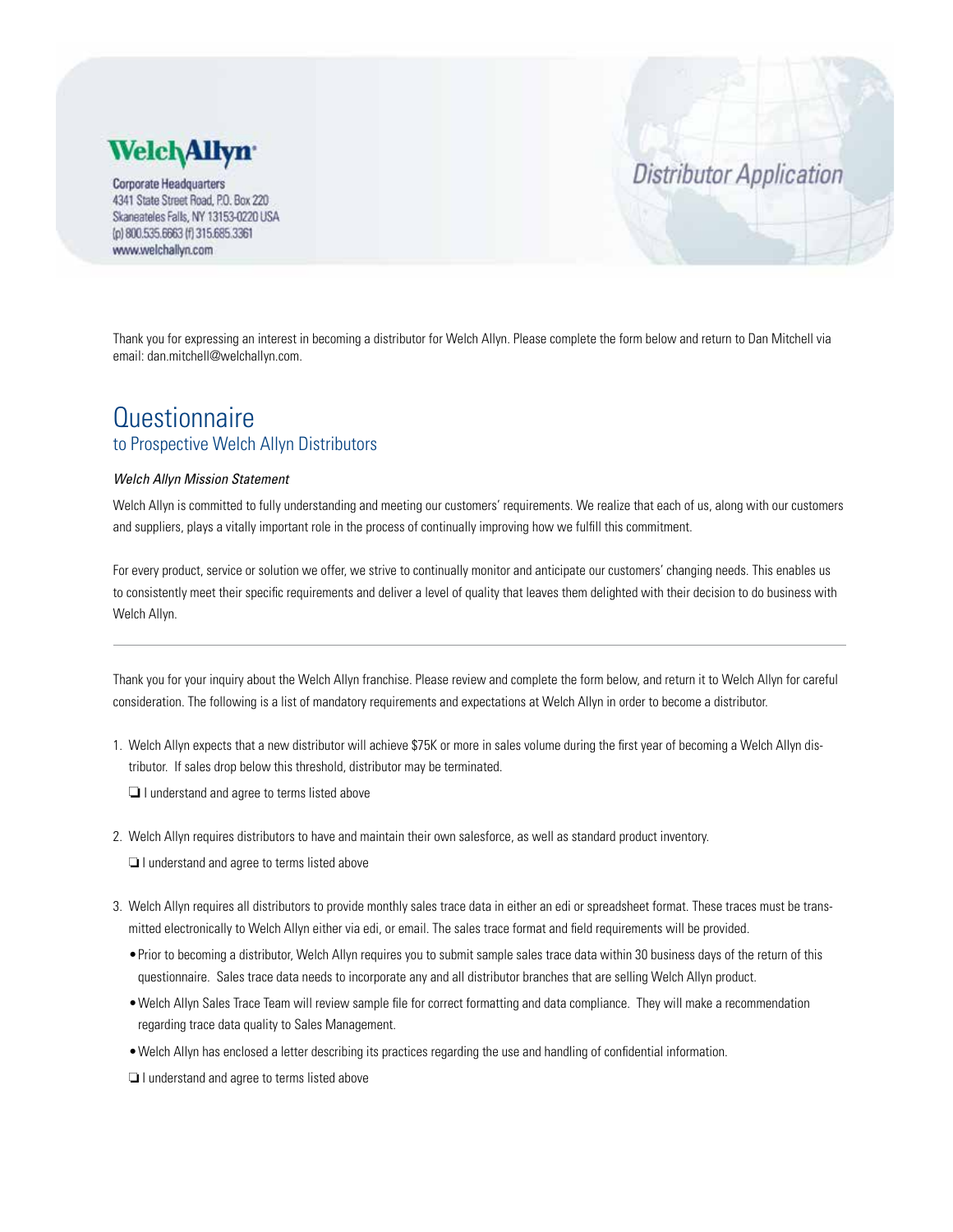| <b>Welch Allyn</b><br><b>Corporate Headquarters</b><br>4341 State Street Road, P.O. Box 220<br>Skaneateles Falls, NY 13153-0220 USA<br>(p) 800.535.6663 (f) 315.685.3361<br>www.welchallyn.com |                                                                                                                                                          |                                                     | <b>Distributor Application</b>                                                                                                            |
|------------------------------------------------------------------------------------------------------------------------------------------------------------------------------------------------|----------------------------------------------------------------------------------------------------------------------------------------------------------|-----------------------------------------------------|-------------------------------------------------------------------------------------------------------------------------------------------|
|                                                                                                                                                                                                | 4. Describe the geographical area you normally and regularly sell in.                                                                                    |                                                     |                                                                                                                                           |
| Describe your business model:                                                                                                                                                                  |                                                                                                                                                          |                                                     |                                                                                                                                           |
| # of Reps<br>_____ Field-Based Reps<br>Inside Sales Reps<br><b>Internet Sales</b>                                                                                                              |                                                                                                                                                          | % of Total Sales                                    |                                                                                                                                           |
|                                                                                                                                                                                                |                                                                                                                                                          |                                                     |                                                                                                                                           |
| $\Box$ Thermometry<br>Audiometry                                                                                                                                                               | 5. List the technical and/or durable items you are currently successfully selling (or plan to sell) including:<br>Monitoring Products<br>Cardiopulmonary | Blood Pressure Instruments<br>$\Box$ Defibrillators |                                                                                                                                           |
|                                                                                                                                                                                                | List some other equipment companies you currently buy direct from:                                                                                       |                                                     |                                                                                                                                           |
|                                                                                                                                                                                                |                                                                                                                                                          |                                                     | 6. Which channels/markets do you currently (or anticipate selling) sell into, and what is your annual (or anticipated annual) \$ in each? |
| Medical Doctors \$                                                                                                                                                                             | $\Box$ EMS                                                                                                                                               | $\frac{1}{2}$                                       | $\Box$ Clinics \$                                                                                                                         |
| Fire Department \$                                                                                                                                                                             | $\Box$ Hospitals                                                                                                                                         | $\mathcal{S}$                                       |                                                                                                                                           |
| Nursing Homes/\$<br>Long-Term Care                                                                                                                                                             | Government                                                                                                                                               | $\sim$                                              | □ Dental \$                                                                                                                               |
| $\Box$ Veterinary<br>\$<br>Physicians/Clinics                                                                                                                                                  |                                                                                                                                                          | Women's Health \$                                   | $\Box$ Public \$<br>Access                                                                                                                |

Welch Allyn's decision on your request, of course, will not necessarily be limited to the information above and may well have to include other considerations, but this information will be helpful in arriving at our decision.

Final approval will be based upon submitting a properly formatted sales trace report, and credit clearance.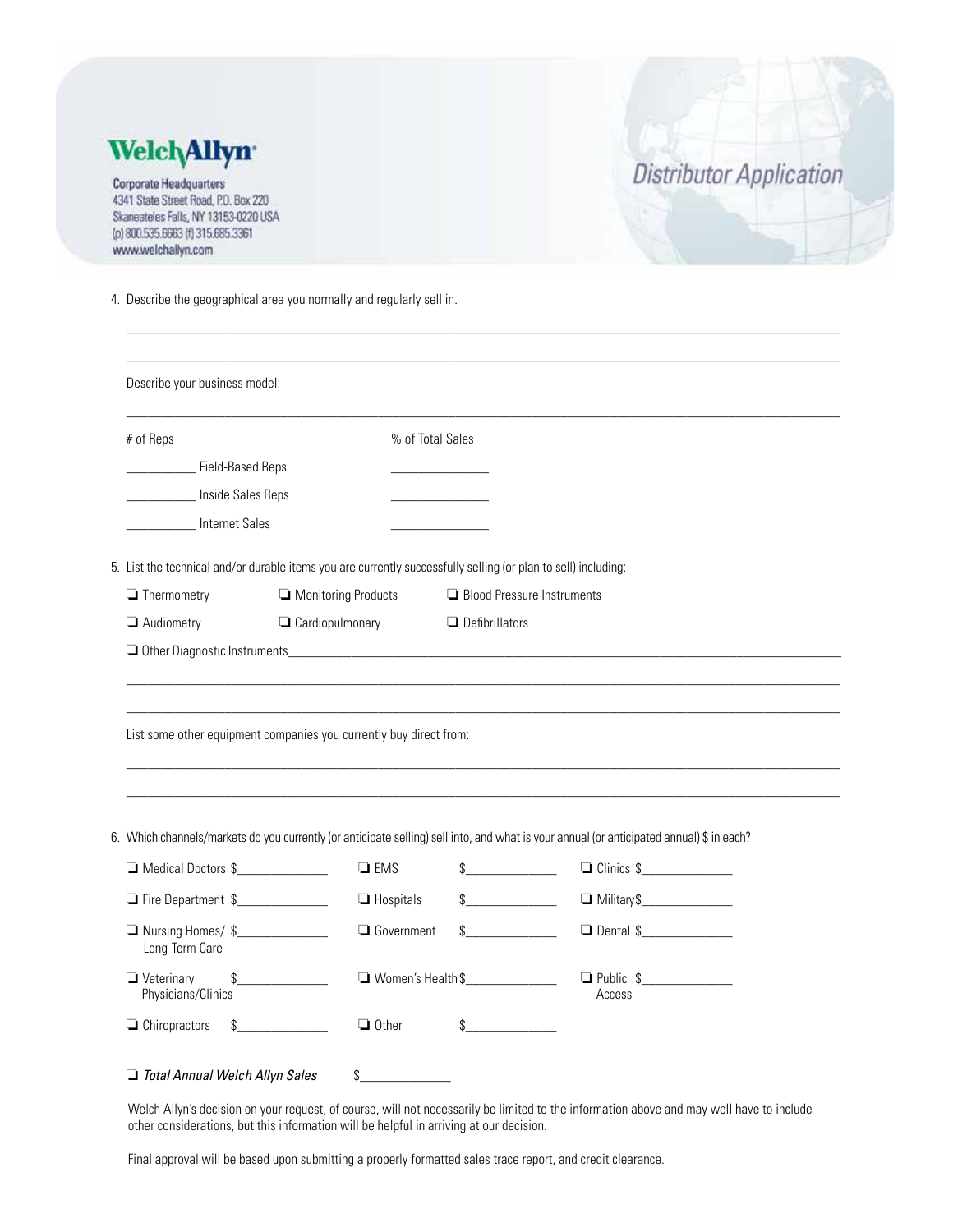

**Corporate Headquarters** 4341 State Street Road, P.O. Box 220 Skaneateles Falls, NY 13153-0220 USA (p) 800.535.6663 (f) 315.685.3361 www.welchallyn.com

# **Distributor Application**

## Application for Credit to Prospective Welch Allyn Distributors

The undersigned ("you") hereby applies for credit from WELCH ALLYN, INC. ("WA"). In applying, you agree that you will pay all amounts that become payable on or before the invoice due date. All decisions with respect to the extension or continuation of credit will be at WA's sole discretion. WA may charge a finance charge or delinquency charge in the amount of one and one-half percent (1 1/2%) per month or the highest rate allowed by law, whichever is greater, on any amount which becomes past due. In addition, you are responsible for all of WA's collection costs and attorney's fees incurred in connection with any delinquent amount.

 $\_$  ,  $\_$  ,  $\_$  ,  $\_$  ,  $\_$  ,  $\_$  ,  $\_$  ,  $\_$  ,  $\_$  ,  $\_$  ,  $\_$  ,  $\_$  ,  $\_$  ,  $\_$  ,  $\_$  ,  $\_$  ,  $\_$  ,  $\_$  ,  $\_$  ,  $\_$  ,  $\_$  ,  $\_$  ,  $\_$  ,  $\_$  ,  $\_$  ,  $\_$  ,  $\_$  ,  $\_$  ,  $\_$  ,  $\_$  ,  $\_$  ,  $\_$  ,  $\_$  ,  $\_$  ,  $\_$  ,  $\_$  ,  $\_$  ,

Exact Name of Business

| Check Legal Status:<br>$\Box$ Proprietorship<br>□ Limited Liability Company | $\Box$ Partnership<br>$\Box$ Limited Liability Partnership | $\Box$ Corporation                                                                                                                                       |  |  |  |
|-----------------------------------------------------------------------------|------------------------------------------------------------|----------------------------------------------------------------------------------------------------------------------------------------------------------|--|--|--|
| State of Incorporation or Registration of Partnership:                      |                                                            |                                                                                                                                                          |  |  |  |
| Name and Address of Registered Agent:                                       |                                                            |                                                                                                                                                          |  |  |  |
|                                                                             |                                                            | List all owners, partners, or corporate officers (and titles), their business addresses, residence addresses, phone numbers and Social Security Numbers: |  |  |  |
|                                                                             |                                                            |                                                                                                                                                          |  |  |  |

Names and addresses of all financial institutions used by business and credit references: (list all accounts held at each institution by account number and type):

\_\_\_\_\_\_\_\_\_\_\_\_\_\_\_\_\_\_\_\_\_\_\_\_\_\_\_\_\_\_\_\_\_\_\_\_\_\_\_\_\_\_\_\_\_\_\_\_\_\_\_\_\_\_\_\_\_\_\_\_\_\_\_\_\_\_\_\_\_\_\_\_\_\_\_\_\_\_\_\_\_\_\_\_\_\_\_\_\_\_\_\_\_\_\_\_\_\_\_\_\_\_\_\_\_\_\_  $\_$  ,  $\_$  ,  $\_$  ,  $\_$  ,  $\_$  ,  $\_$  ,  $\_$  ,  $\_$  ,  $\_$  ,  $\_$  ,  $\_$  ,  $\_$  ,  $\_$  ,  $\_$  ,  $\_$  ,  $\_$  ,  $\_$  ,  $\_$  ,  $\_$  ,  $\_$  ,  $\_$  ,  $\_$  ,  $\_$  ,  $\_$  ,  $\_$  ,  $\_$  ,  $\_$  ,  $\_$  ,  $\_$  ,  $\_$  ,  $\_$  ,  $\_$  ,  $\_$  ,  $\_$  ,  $\_$  ,  $\_$  ,  $\_$  , \_\_\_\_\_\_\_\_\_\_\_\_\_\_\_\_\_\_\_\_\_\_\_\_\_\_\_\_\_\_\_\_\_\_\_\_\_\_\_\_\_\_\_\_\_\_\_\_\_\_\_\_\_\_\_\_\_\_\_\_\_\_\_\_\_\_\_\_\_\_\_\_\_\_\_\_\_\_\_\_\_\_\_\_\_\_\_\_\_\_\_\_\_\_\_\_\_\_\_\_\_\_\_\_\_\_\_ \_\_\_\_\_\_\_\_\_\_\_\_\_\_\_\_\_\_\_\_\_\_\_\_\_\_\_\_\_\_\_\_\_\_\_\_\_\_\_\_\_\_\_\_\_\_\_\_\_\_\_\_\_\_\_\_\_\_\_\_\_\_\_\_\_\_\_\_\_\_\_\_\_\_\_\_\_\_\_\_\_\_\_\_\_\_\_\_\_\_\_\_\_\_\_\_\_\_\_\_\_\_\_\_\_\_\_

### ATTACHED TO THIS APPLICATION IS YOUR MOST RECENT FINANCIAL STATEMENT. YOU AGREE TO PROVIDE TO WA, UPDATED FINAN-CIAL INFORMATION ON REQUEST, AND TO PROVIDE AN ANNUAL FINANCIAL STATEMENT TO WA. YOU ALSO AGREE TO ADVISE WA OF ANY MATERIAL CHANGE IN ANY INFORMATION HEREIN.

Are there any unsatisfied judgments against you? If yes, give details (e.g., court of filing, index/docket number, date of filing, names of parties, amount of judgment.)

 $\_$  ,  $\_$  ,  $\_$  ,  $\_$  ,  $\_$  ,  $\_$  ,  $\_$  ,  $\_$  ,  $\_$  ,  $\_$  ,  $\_$  ,  $\_$  ,  $\_$  ,  $\_$  ,  $\_$  ,  $\_$  ,  $\_$  ,  $\_$  ,  $\_$  ,  $\_$  ,  $\_$  ,  $\_$  ,  $\_$  ,  $\_$  ,  $\_$  ,  $\_$  ,  $\_$  ,  $\_$  ,  $\_$  ,  $\_$  ,  $\_$  ,  $\_$  ,  $\_$  ,  $\_$  ,  $\_$  ,  $\_$  ,  $\_$  ,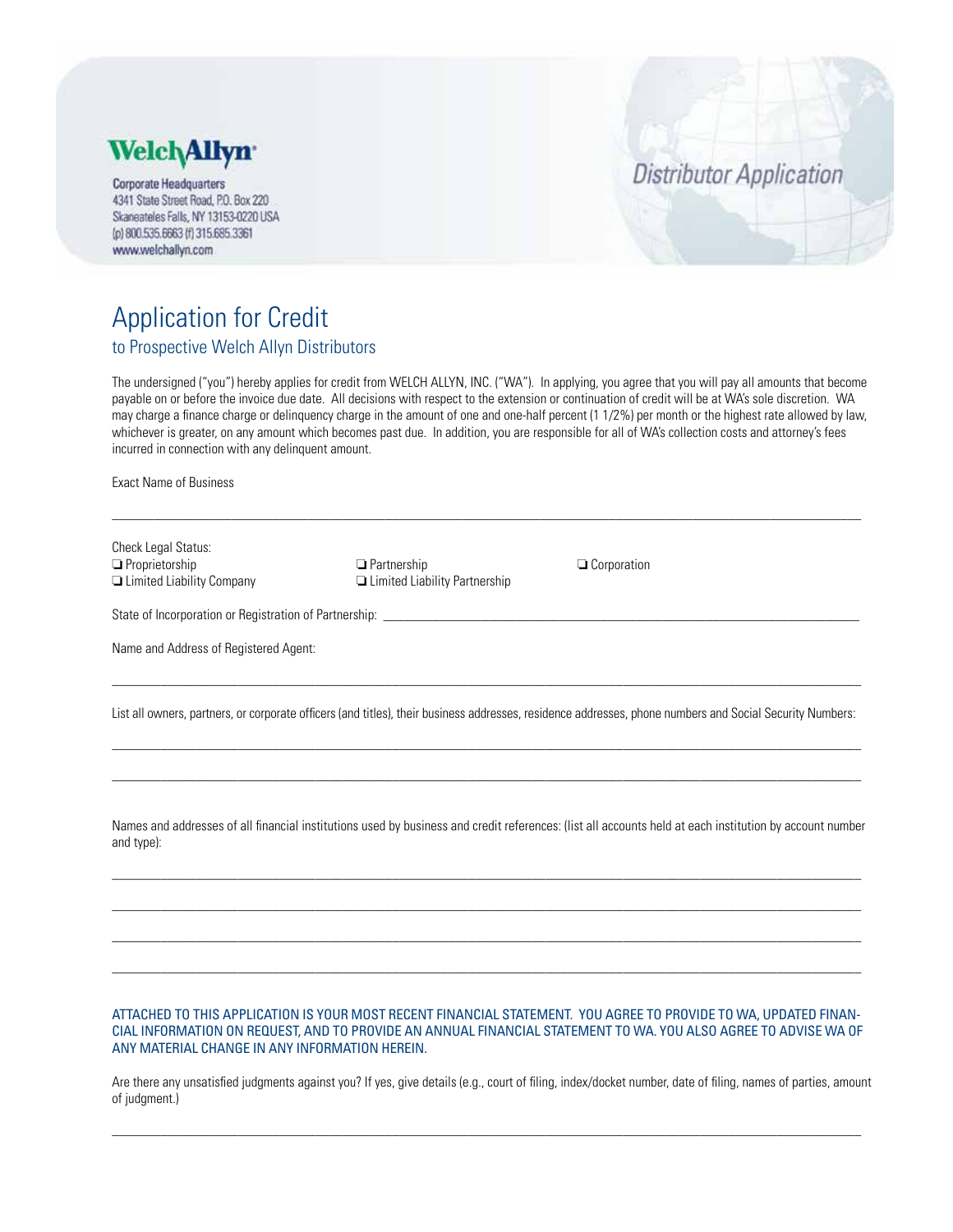

**Corporate Headquarters** 4341 State Street Road, P.O. Box 220 Skaneateles Falls, NY 13153-0220 USA (p) 800.535.6663 (f) 315.685.3361 www.welchallyn.com

## **Distributor Application**

TERMS AND CONDITIONS OF SALES: You agree that all purchases by you are subject to the terms herein, WA's standard terms and conditions, WA's Distributor Policy, and any additional written agreement executed by the parties. No additional or different terms or conditions will bind WA unless specifically agreed to in writing. The laws of the State of New York, except its conflicts of law rules, shall be applicable to all suits arising between the undersigned and WA. All accounts shall be due and payable in Skaneateles Falls, New York.

You, personally, and as agent for the entity, hereby authorize WA to contact and investigate the references listed, as well as all other information obtained as a result of such contact and investigation, as to the applicant's and the responsible individual's credit and financial responsibility.

YOU CERTIFY THAT ALL OF THE INFORMATION CONTAINED IN THIS APPLICATION AND ANY ATTACHMENTS IS GIVEN FOR THE PURPOSE OF OBTAINING CREDIT, IS TRUE AND CORRECT TO THE BEST OF YOUR INFORMATION, KNOWLEDGE AND BELIEF, UNTIL YOU GIVE WRITTEN NOTICE OF A CHANGE.

 $DATAED:$ 

\_\_\_\_\_\_\_\_\_\_\_\_\_\_\_\_\_\_\_\_\_\_\_\_\_\_\_\_\_\_\_\_\_\_\_\_\_\_\_\_\_\_\_\_\_\_\_\_\_\_\_\_\_\_\_\_\_\_\_\_\_\_\_\_\_\_\_\_\_\_

\_\_\_\_\_\_\_\_\_\_\_\_\_\_\_\_\_\_\_\_\_\_\_\_\_\_\_\_\_\_\_\_\_\_\_\_\_\_\_\_\_\_\_\_\_\_\_\_\_\_\_\_\_\_\_\_\_\_\_\_\_\_\_\_\_\_\_\_\_\_

\_\_\_\_\_\_\_\_\_\_\_\_\_\_\_\_\_\_\_\_\_\_\_\_\_\_\_\_\_\_\_\_\_\_\_\_\_\_\_\_\_\_\_\_\_\_\_\_\_\_\_\_\_\_\_\_\_\_\_\_\_\_\_\_\_\_\_\_\_\_

Name of Entity ("Undersigned")

Owner/Partner/President

Print Name of Above